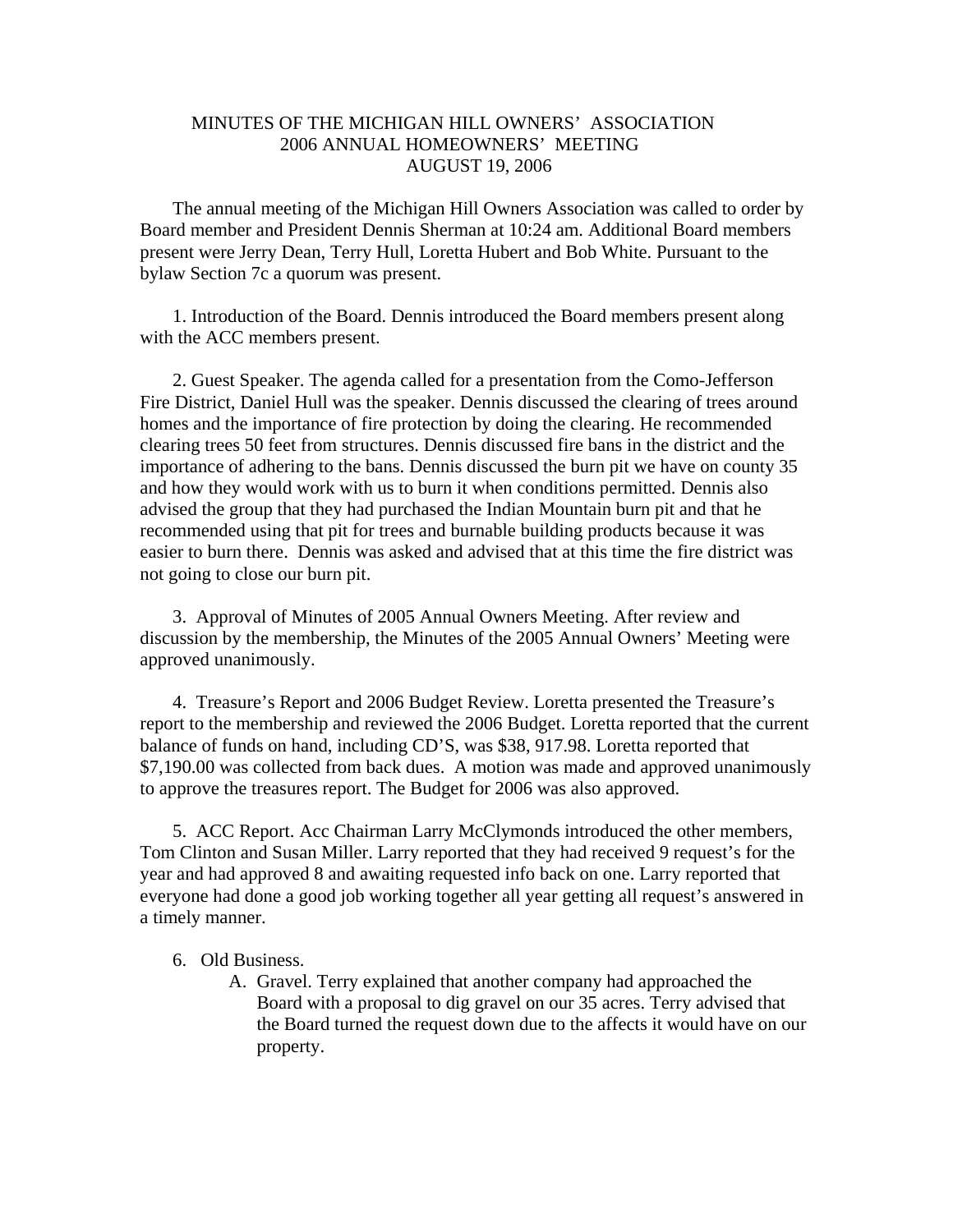- B. Trees. Bob advised he had sold \$30 worth of trees. Bob advises lot owners if they want trees out of the ditches to take them. Please cover any holes made from digging out the trees.
- C. Pond. Bob reviewed the fishing rules. Bob discussed the grass carp that were put into the pond to help control moss. Bob advised everyone to please return the carp back to the water if they caught one. Bob advised we had fish winter over and that there had been some good sized fish caught.
- D. Signs. Bob advised that signs had been replaced where needed.
- E. Weed Control. Bob advised that the weeds would be sprayed this fall.
- F. ATV's. Bob explained that Atv's were allowed on our private roads but that if you ride on the county roads, you would be breaking the law and could be ticketed.
- G. Pond Road. The pond road needed repair and Terry had contacted the land owner and came to agreement for cost sharing the repairs. After coordinating with everyone Dennis advised Terry that it was Bob's Scope of Work so Terry turned it over to Bob. The land owner has done some work on the road and the Association can expect a bill for repairs from the land owner, after we agreed to cost share.
- 7. New Business.
	- A. Web site. Larry explained that his company is doing the web site and any suggestions would be accepted. He reminds everyone that most all association info is on the web site.
	- B. Culverts: Jerry discussed the culverts advising everyone that they need to get their culverts cleaned out before winter. Tom Clinton explained that the dirt needs to be remove down about 18" so that the culverts would work as they should.
	- C. Dead Wood. Dennis advised Members not to stack dead wood along roadways because it is a fire hazard.
	- D. Burn Pit: Jerry explained use of burn pit and advised Members to follow signs put up to help the fire department in the burning of the pile. If you need the lock code contact a Board Member. Terry advised that some homeowners had taken the gates off the hinges and they had to be replaced.
	- E. Pet's. Terry reviewed the laws on pets and explained that if your dogs are running loose and chasing animals they could be destroyed. If you have a problem with someone's dogs call the Sheriff.
	- F. Pond Drain System. Dennis and Terry explained a pond system they were exploring with the water department to help the pond.
	- G. Flood Plains> Bob advised that there were flood plains on some lots and that the county has the most updated records on them. When you apply to build the county will look at the flood plains and make sure you are not building on them.
	- H. Road Contract. Bob explained that the contract expired in Nov 2005 and that a bid was put out in July. They had received 2 bids on the road grading and nothing on the snow removal.